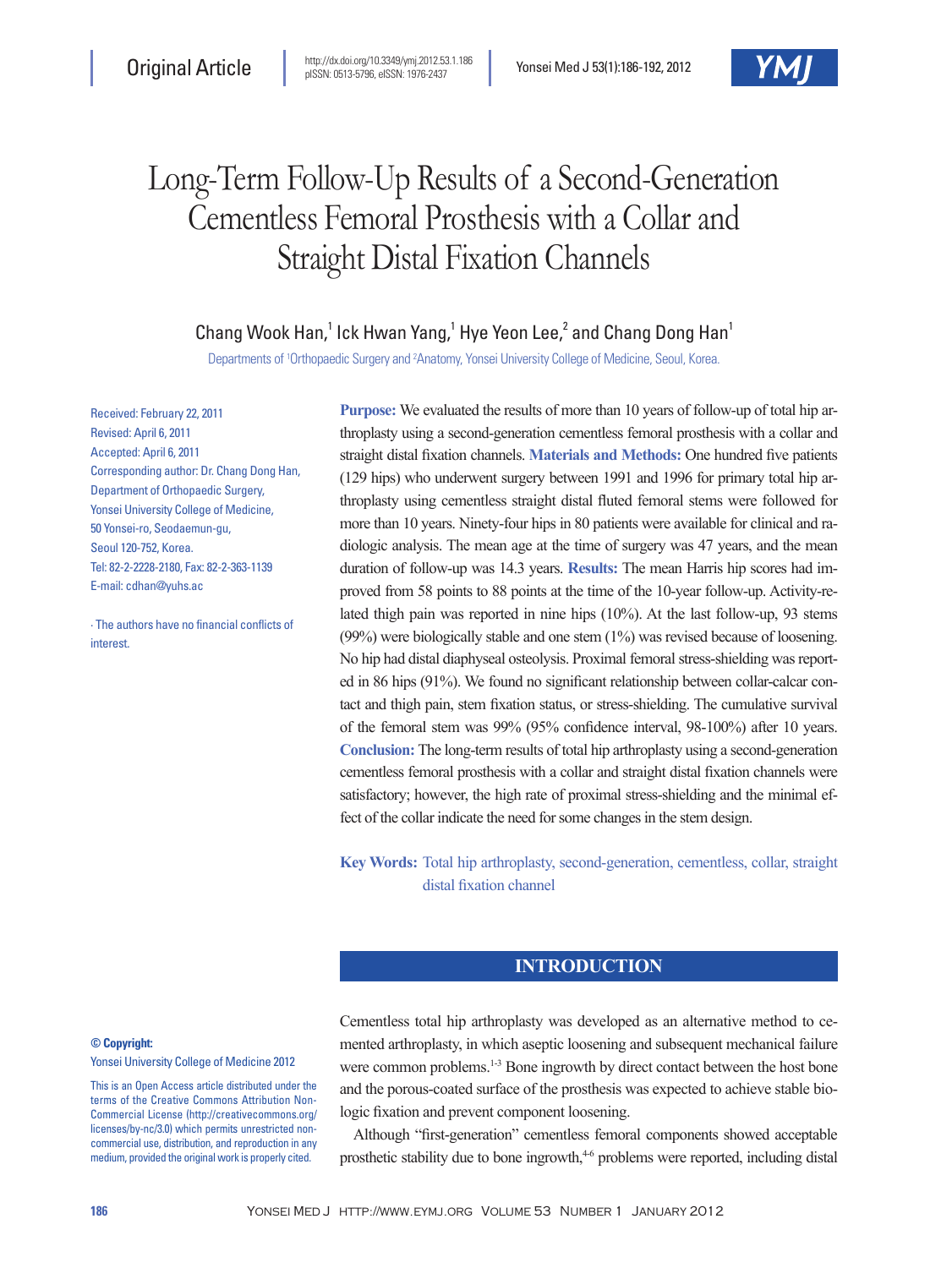femoral osteolysis, stress-shielding, and activity-related thigh pain.7-13 Changes in prosthetic material and design produced second-generation cementless femoral components, using materials with a lower modulus of elasticity (such as titanium alloy) to minimize postoperative thigh pain and femoral stress-shielding. The porous-coated surface was limited to the proximal region of the stem to reproduce a load-transfer pattern similar to that of a normal femur. In addition, proximal porous-coating was applied in a circumferential pattern with no smooth channel that could act as a passage for polyethylene wear particles and cause distal diaphyseal osteolysis.14

The Harris-Galante (HG) Multilock (Zimmer, Warsaw, IN, USA) femoral stem is a second-generation femoral component that is newly characterized by use of titanium alloy with circumferential proximal porous coating. Although the stem produces relatively good short- to mid-term results,<sup>15-17</sup> the collared and distal fluted design of the stem (retained from its predecessor) left room for improvement; hence its successor is a femoral prosthesis that is collarless and has a distal tapered design.

The purpose of the present study was to evaluate longterm clinical outcomes, radiographic results, and implant survival rates for patients followed up for a minimum of 10 years after a primary cementless total hip arthroplasty performed using a collared and distal fluted second-generation femoral prosthesis. The effectiveness of the collared and straight distal fluted geometry in the femoral prosthesis was also assessed.

# **MATERIALS AND METHODS**

Between August 1991 and February 1996, a single surgeon performed 129 cementless total hip arthroplasties in 105 patients using the HG Multilock femoral stems and cementless acetabular components (Harris-Galante II; Zimmer). Eleven of these patients (15 hips) died within the 10-year postoperative period from conditions not related to the arthroplasty, and none underwent revision surgery before death. Fourteen patients (20 hips) were lost to follow-up within the 10-year period. All 14 patients were last contacted by telephone and had no complaints related to the hip replacement at their last follow up. The remaining 80 patients (94 hips) were available for clinical and radiologic analysis. The mean duration of follow-up was 14.3 years (range, 10 to 18.7 years). Only one patient (one hip) received revision surgery for a femoral component before the 10-year followup (six years post-operation); all the other hips were followed for a minimum of 10 years after the operation. Patient demographic data are shown in Table 1.

The HG Multilock femoral stem is a straight-collared femoral component made of Ti-6Al-4V alloy (Fig. 1). The implant's features include a proximal circumferential fibermetal porous coating consisting of a titanium wire mesh that is diffusion-bonded to the substrate. The porous surface area is trapezoidal and extends into the metaphyseal-diaphyseal junction of the stem. The distal portion of the implant is polished and has fixation channels (flutes) that engage the diaphyseal cortex to enhance initial rotational stability.

A posterolateral approach without trochanteric osteotomy was used in all cases. A 28-mm cobalt-chromium alloy fem-

#### **Table 1.** Demographic Data

| No. of hips                    | 94                            |
|--------------------------------|-------------------------------|
| No. of patients                | 80                            |
| Diagnosis (No. of hips)        |                               |
| Avascular necrosis             | 63                            |
| Osteoarthritis                 | 17                            |
| Femur neck fracture            | 10                            |
| Sequelae of pyogenic arthritis | 4                             |
| Gender (No. of patients)       |                               |
| Male                           | 61                            |
| Female                         | 19                            |
| Age at operation* $(yrs)$      | 47 (25 to 73)                 |
| Height* (cm)                   | 166 (150 to 183)              |
| Weight* (kg)                   | 62.4 (44 to 84)               |
| Body mass index* $(kg/m2)$     | $22.6(16.8 \text{ to } 32.5)$ |
|                                |                               |

\*Data are given as a mean with the range in parenthesis.



**Fig. 1.** (A) Anteroposterior and (B) lateral postoperative radiographs of the Harris-Galante Multilock femoral prosthesis.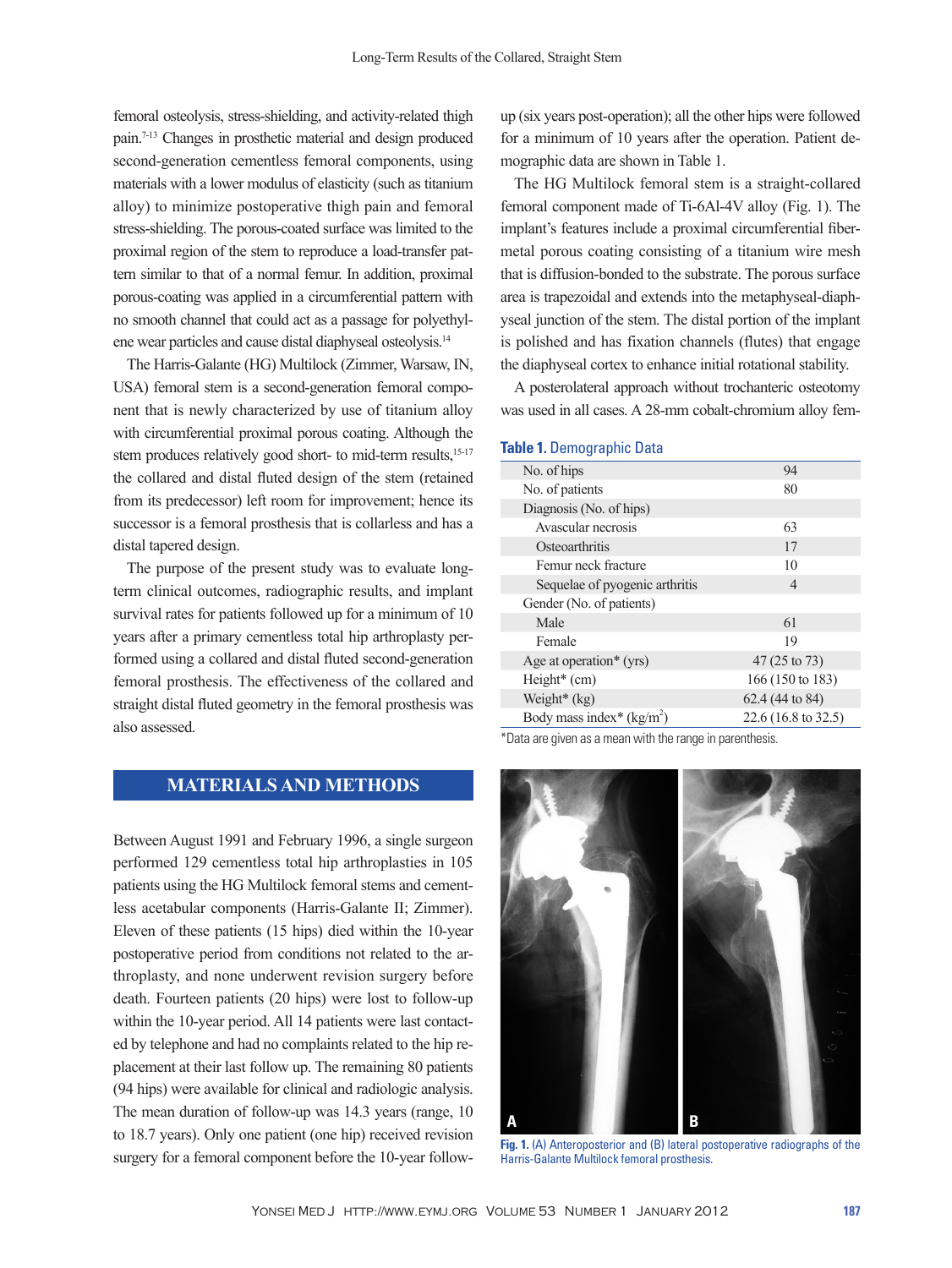oral head and a ram extruded GUR 4150 (Westlake Plastics, Lenni, PA, USA) ultra-high-molecular-weight polyethylene, machined and sterilized with γ-irradiation in air, was inserted in all patients. Prophylactic antibiotics (third-generation cephalosporin) were given to all patients intraoperatively unless contraindicated, and continued until 2 days after surgery. Anti-thromboembolic stockings were applied to all patients as prophylaxis for deep-vein thrombosis, but anti-coagulation agents were not routinely used except for those who had any risk factors for cardiovascular disease. Partial weight-bearing with two crutches was allowed for 6 weeks post-operation and full weight-bearing was allowed thereafter.

Preoperative clinical and radiographic evaluations were performed as well as postoperative exams at 6 weeks, 3 months, 1 year, and annually after that. The Harris Hip score<sup>18</sup> was used for clinical evaluation of function and pain. The results were considered excellent for a Harris Hip score of 90-100, good for a score of 80-89, fair for a score of 70-79, and poor for a score below 70. Activity-related thigh pain was recorded separately. All intraoperative and postoperative complications were recorded.

Standard radiographs included an anteroposterior view of the pelvis and anteroposterior and lateral views of the proximal femur. Two independent observers (C.W.H. and I.H.Y.) who were not involved in the implantation evaluated all radiographs. The immediate postoperative radiograph was evaluated for the contact of the collar and the medial femoral cortical bone (calcar) using the method of Meding, et al.19 The locations of radiographic findings in the femur were recorded using the zones described by Gruen, et al.<sup>20</sup> and Johnston, et al.<sup>21</sup> Considering the structure of the HG Multilock stem, zones 1 and 2 were divided by the junction of the porous and smooth areas of the implant laterally, zone 4 included the distal smooth tip, zones 3 and 5 divided the remaining smooth portion of the stem laterally and medially, and zones 6 and 7 were divided by the junction of the porous and smooth surfaces of the stem medially.15 Femoral component fixation was graded as bone ingrowth, stable fibrous ingrowth, or unstable implant, using the criteria of Engh, et al.7 Endosteal bone bridging (spot weld) formation, presence of radiolucent lines at the bone-prosthesis interface, and osteolysis were evaluated. Proximal femoral remodeling (stress-shielding) was graded as first degree; calcar rounding only, second degree; calcar rounding and loss of medial cortical density at zone 7, third degree; more extensive resorption of cortical bone at zone 6 and 7, as fourth degree; and cortical resorption extended into the diaphysis.<sup>7</sup>

Intramedullary bone formation at the distal tip (bony pedestal) was considered 'stable' if the new bone formation was in direct contact with the distal stem tip and if no new radiolucencies or reactive lines formed around the stem tip.22 In contrast, a radiolucency and a line surrounding the distal stem was considered to indicate that the pedestal beneath the stem was unstable.<sup>22</sup> Distal cortical hypertrophy was recorded. Change in the position of the stem to varus or valgus was determined by drawing a line through the longitudinal axis of the stem and another line through the longitudinal axis of the proximal femoral canal. Instability of the femoral stem was defined as subsidence of >2 mm or change of the stem position angle of  $>2^{\circ}$ , or a continuous radiolucent line wider than 2 mm.<sup>7,23</sup> Linear polyethylene wear was measured with the Picture Archiving Communication System (PACS, General Electrics, Milwaukee, WI, USA) according to the method by Livermore, et al.24

The statistical association between the collar-calcar contact and activity-related thigh pain, the status of stem fixation or the severity of stress-shielding was evaluated using the chi-square test and Fisher's exact test. The level of significance was *p*<0.05. Kaplan-Meier analysis of the survival of the femoral component was performed for all 129 hips.

The Institutional Review Board of Yonsei University College of Medicine approved this retrospective study.

### **RESULTS**

#### **Clinical results**

The average Harris hip score improved from a preoperative 58 points (range, 4 to 93 points) to an 88-point average (range, 29 to 100 points) at the last follow up. Fifty-four hips (57%) had excellent outcomes; 21 hips (22%), good outcomes; 10 hips (11%), fair outcomes; and nine hips (10%), poor outcomes. Of the nine poor outcomes, the low Harris scores of 4 were not related to the total hip replacement; two were related to spinal stenosis, one was complicated with an ipsilateral knee problem, and one was associated with stroke. The other five poor outcomes were related to the acetabular cup or polyethylene liner. Activity-related thigh pain was reported in nine patients (9 hips; 10%). The pain was spontaneously relieved in six hips within the 2-year postoperative period and minor complaints in three hips did not compromise daily activities.

Postoperative dislocations occurred in six patients (six hips); five of these were treated with closed reduction, and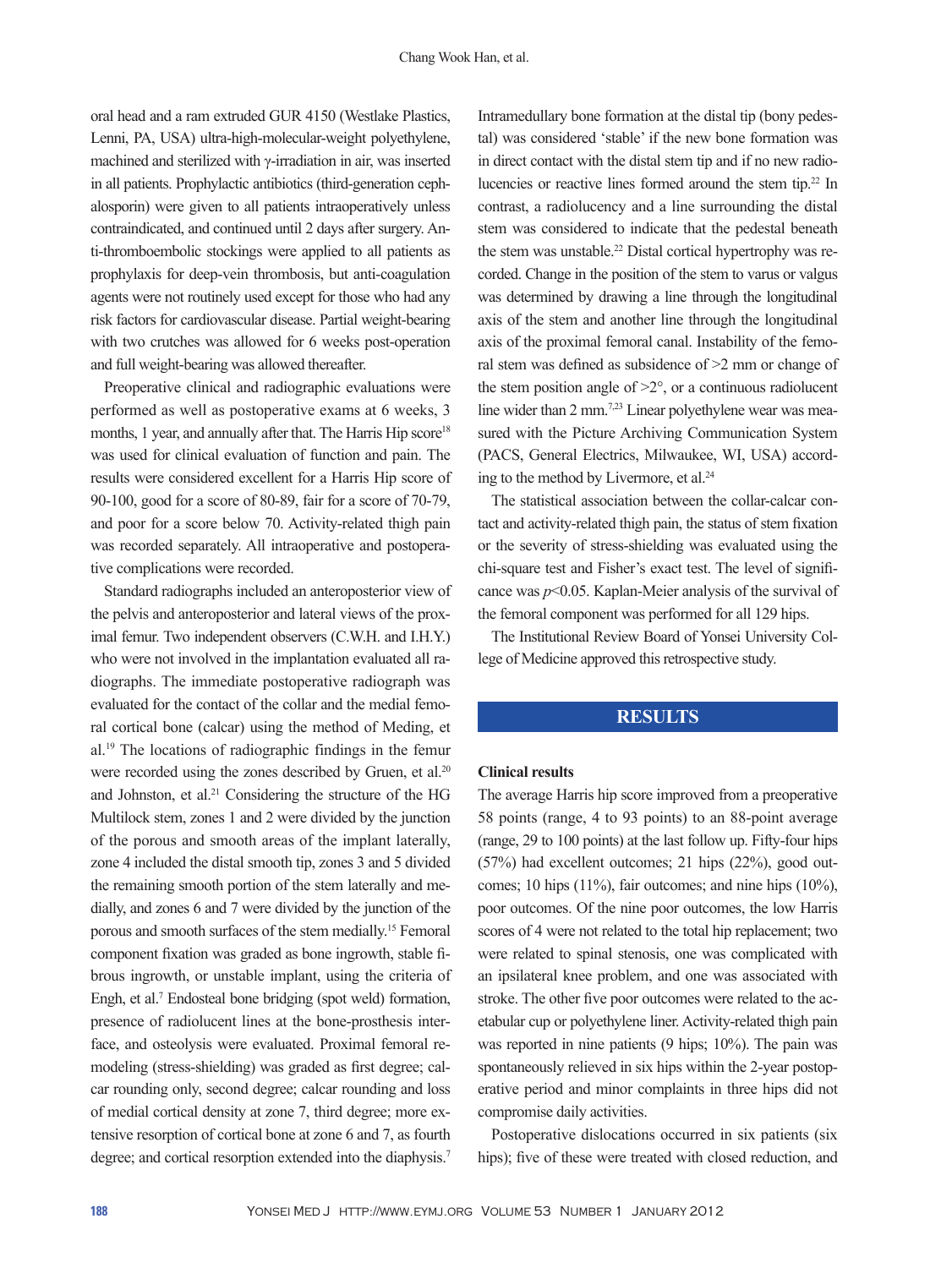re-dislocation was not reported. Only one patient had recurrent dislocation and required revision surgery to exchange the polyethylene liner and femoral head, and tighten the capsule two years after the index operation. The femoral component was stabilized during surgery in this patient.

Nondisplaced metaphyseal fractures (calcar cracks) during insertion of the femoral components occurred in nine patients (nine hips). All of these fractures were treated with two cerclage wirings, and all femoral components subsequently had stable ingrowth.

#### **Radiographic assessment of the femoral components**

Stable bone ingrowth occurred in all femoral stems except one (93 of 94 hips, 99%), and stable fibrous ingrowth occurred in the remaining one hip (1%). No loose stems were found upon radiographic assessment. Endosteal spot weld formation was seen in 93 hips (99%). Lateral porous surface (zone 1) was the most common site of endosteal spot weld formation (90 hips, 96%). Distal medial porous surface (distal zone 7) was the second most common site (75 hips, 80%).

Radiolucent lines in one or more zones were observed in 49 hips (52%) upon the last radiographic evaluation. The lines observed at the non-porous smooth surface were  $\leq 1$ mm in width, and were not progressive except as observed in one hip. An extensive radiolucent line was seen throughout the entire bone-prosthesis interface on both the anteroposterior and lateral radiographs in one hip, but the width was less than 1 mm, and subsidence or angle change of the stem was not detected. The prosthesis was therefore considered to have stable fibrous ingrowth. No femoral component had subsided or changed its varus-valgus alignment. Bone pedestals were present in 17 hips (18%), but none were accompanied by other findings of stem instability. Distal cortical hypertrophy was seen in three hips (3%).

Proximal femoral osteolysis was seen in 81 hips (86%). The mean time for first radiographic appearance of osteolysis was three years (range, 1 to 6 years) postoperatively. In 79 of the 81 hips, osteolytic lesions were restricted to the proximally located zones (zone 1 and 7) in the form of linear endosteal erosion. In the remaining two hips, however, relatively large osteolytic lesions  $(4\times2$  cm and  $3\times1$  cm) were defined at the level of the greater trochanter (zone 1) in the 14- and 15-year postoperative follow-up radiographs, respectively. Although both stems appeared to be stable upon serial radiographic follow-up, the patients received revision surgery of the acetabular components for progression of acetabular osteolysis with severe polyethylene wear. The stability of the femoral stems was checked intraoperatively, and both stems were well-fixed to the femoral bones. Therefore, stem revisions were not performed, and only allogenous bone grafts for the femoral defect area were performed.

Proximal femoral stress-shielding was noted in 86 hips (91%), and eight hips (9%) showed no evidence of femoral stress-shielding upon the latest radiographic follow-up. Forty-six hips (49%) had first-degree stress-shielding and 39 hips (41%) had second-degree stress-shielding. Extensive cortical resorption was noted in one hip at the six-year postoperative point. In spite of stable bony ingrowth with endosteal spot weld in zone 7, the stem was revised because the patient was relatively young, male and highly active. At the latest clinical follow-up (15 years after index surgery, nine years after revision surgery), the patient had a 95-point Harris hip score and no complaints about his hip function.

Contact of the collar and femoral calcar was observed in 44 hips (47%), and collar-calcar contact showed no statistical correlation with thigh pain, the status of stem fixation or stress-shielding (*p*>0.05).

The linear wear rate was 0.20 mm/year (0.05 to 0.66 mm/ year).

#### **Revisions**

Forty-four hips (47%) received revision surgery for any reason during the follow-up period (average 10.5 years, range 2.5-18.3 years after surgery). One hip received revision only of the femoral stem because of extensive stress-shielding. In 18 (19%) hips, only the polyethylene liner and femoral head were changed and 13 of these 18 liner-exchange surgeries were performed because of the locking mechanism failure in the Harris-Galante II acetabular prosthesis. The remaining 25 (27%) hips received acetabular component revisions to treat severe pelvic osteolysis with or without acetabular loosening. The stability of every femoral component was tested during the acetabular revision procedure and only one stem was confirmed to have been loosened, although there was no radiographic evidence of femoral loosening during the 15-year postoperative period (stable fibrous ingrowth status). Overall, only two femoral component revisions (one for severe stress-shielding and one for stem loosening) were performed.

When femoral component revision for any reason was used as the end point, the cumulative survival rate of femoral prosthesis was 99% (95% confidence interval, 98% to 100%) at 10 years and 97% (95% confidence interval, 95% to 99%) at 15 years (Fig. 2).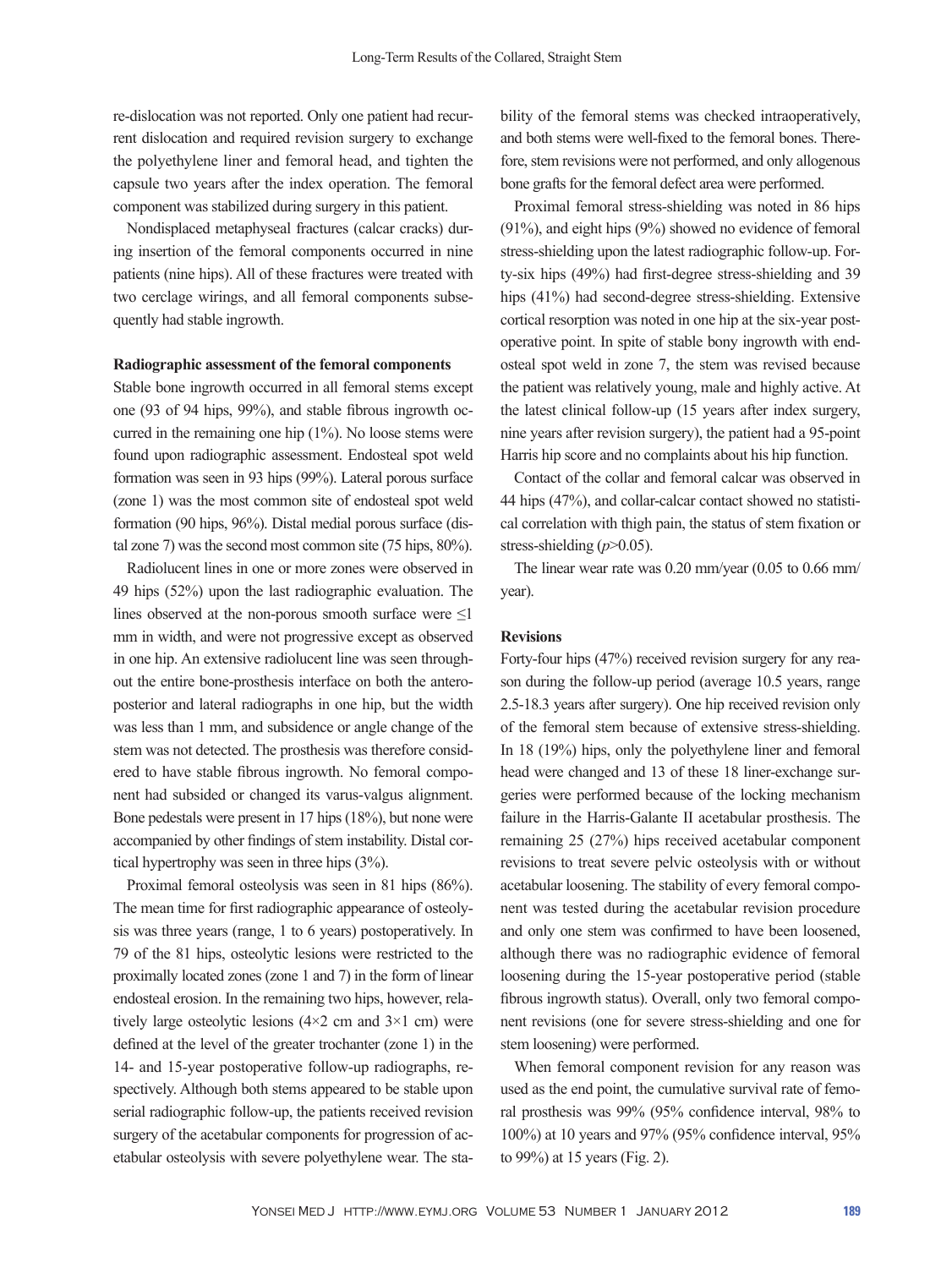## **DISCUSSION**

In the present study, stable bone ingrowth with endosteal spot weld formation was noted in 93 of 94 hips (99%) and the 10-year survival rate of the femoral component was 99%. These results compare favorably with those of other studies using the HG Multilock prosthesis (Table 2).<sup>15-17,25</sup>

Although first-generation cementless femoral prostheses produced stable bone ingrowth, studies also reported rates of diaphyseal osteolysis greater than 10%.11,26-28 Schmalz-



**Fig. 2.** Kaplan-Meier survivorship curve, with 95% confidence intervals, showing a 99% rate of implant survival at 10 years and 97% at 15 years with revision of femoral component as the end point.

| <b>Table 2. Comparison of Studies of the Multilock Prosthesis</b> |  |  |  |  |
|-------------------------------------------------------------------|--|--|--|--|
|-------------------------------------------------------------------|--|--|--|--|

ried, et al.13 described the concept of 'effective joint space', in which polyethylene wear particles can migrate to the distal bone-prosthesis interface via the passage with the lowest intra-articular pressure. Bobyn, et al.29 reported that in animal models, wear particles could migrate to the diaphyseal area more easily through the non-porous surface than through the porous surface. An important feature of second-generation cementless femoral prostheses is circumferential porous coating, which was expected to prevent distal migration of wear particles. For this reason, all osteolytic lesions in the present study were selected to be proximal to the porous-coated surface of the stem. Among these, however, two large osteolytic lesions were observed in the region of the greater trochanter in follow-up radiographs obtained more than 10 years post-operation. Although the osteolytic lesions were not accompanied by any diaphyseal extension or consequent stem loosening, prophylactic bone graft was performed to prevent periprosthetic fracture. In both cases, no radiographic abnormalities appeared before the 10-year postoperative follow-up. Meding, et al.30 also reported observing a large area of osteolysis in the region of the greater trochanter, without stem loosening, at the 10-year followup of another circumferential proximal porous-coated cementless femoral prosthesis. Long-term radiographic follow-up is therefore essential, even though notable osteolysis is not commonly associated with second-generation cementless femoral prostheses.

The known causes of activity-related thigh pain include micro-motion of the unstable stem tip and a difference in elastic modulus between the bone and the implant. A high

| <b>Table 2.</b> Comparison of Studies of the Multilock Prostriesis |                                                                          |                                   |                                  |                                   |                                   |                                   |  |  |
|--------------------------------------------------------------------|--------------------------------------------------------------------------|-----------------------------------|----------------------------------|-----------------------------------|-----------------------------------|-----------------------------------|--|--|
|                                                                    | Author                                                                   | Sinha, et al. <sup>15</sup>       | Lachiewicz, et al. <sup>16</sup> | Surdam, et al. <sup>17</sup>      | Min, et al. $^{25}$               | Current study                     |  |  |
|                                                                    | No. of hips                                                              | 88                                | 55                               | 226                               | 58                                | 94                                |  |  |
|                                                                    | Follow-up period* (yrs)                                                  | $6.5(5 \text{ to } 9)$            | $10.5(7 \text{ to } 15)$         | $9(5 \text{ to } 14)$             | 11.1(10 to 13.4)                  | 14.3 (10 to 18.7)                 |  |  |
|                                                                    | Stable bone ingrowth <sup>†</sup>                                        | 84 (96%)                          | 55 (100%)                        | 223 (99%)                         | 55 (95%)                          | 93 (99%)                          |  |  |
|                                                                    | Femoral osteolysis <sup>†</sup>                                          |                                   |                                  |                                   |                                   |                                   |  |  |
|                                                                    | Above lesser trochanter                                                  | 33 (38%)                          | 4(7%)                            | 16(7%)                            | 9(16%)                            | 81(86%)                           |  |  |
|                                                                    | Below lesser trochanter                                                  | $\Omega$                          | $\Omega$                         | $\theta$                          | $\theta$                          | $\Omega$                          |  |  |
|                                                                    | Stress-shielding <sup>†</sup>                                            |                                   |                                  |                                   |                                   |                                   |  |  |
|                                                                    | None                                                                     | 16(18%)                           |                                  | $\Omega$                          | 46(79%)                           | 8(9%)                             |  |  |
|                                                                    | Mild                                                                     | 70 (80%)                          | Notmentioned                     | 125(55%)                          | 12(21%)                           | 85 (90%)                          |  |  |
|                                                                    | Severe                                                                   | 2(2%)                             |                                  | $\Omega$                          | $\Omega$                          | $1(1\%)$                          |  |  |
|                                                                    | Thigh pain <sup>†</sup>                                                  | $14(11\%)$                        | $1(2\%)$                         | Notmentioned                      | 3(5%)                             | $9(10\%)$                         |  |  |
|                                                                    | Stem loosening <sup>†</sup>                                              | $1(1\%)$                          | $\overline{0}$                   | $3(1\%)$                          | $1(2\%)$                          | $1(1\%)$                          |  |  |
|                                                                    | 10-year survivorship<br>of femoral component*<br>(Kaplan-Meier analysis) | 97%<br>$(94\% \text{ to } 100\%)$ | Notmentioned                     | 98%<br>$(97\% \text{ to } 100\%)$ | 96%<br>$(90\% \text{ to } 100\%)$ | 99%<br>$(98\% \text{ to } 100\%)$ |  |  |

\*Data are given as a mean with the range in parenthesis.

† Data are given as a number with a percentage in parenthesis.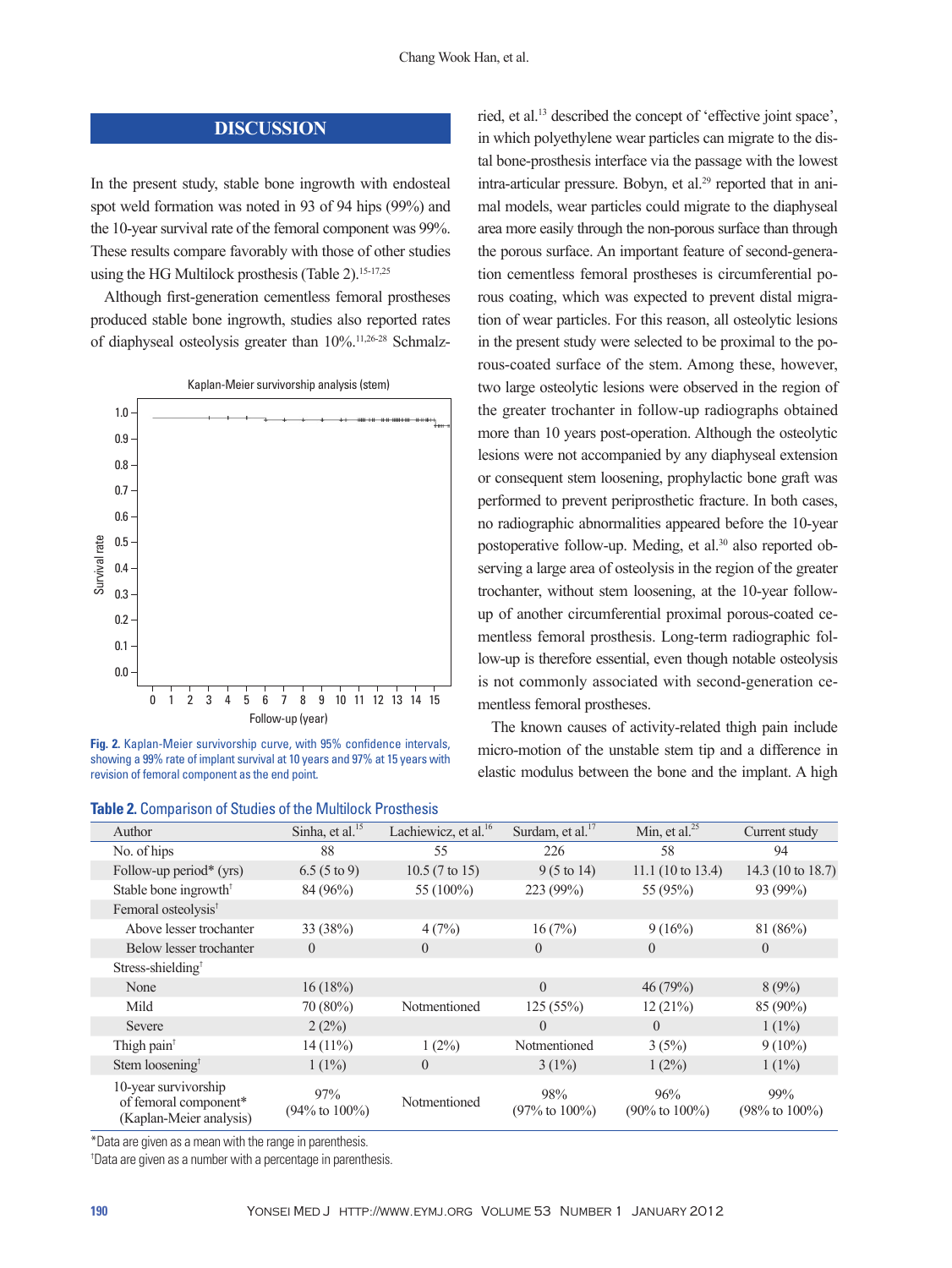rate (20-33%) of thigh pain was reported in previous studies of first-generation cementless femoral prostheses.<sup>31,32</sup> In the present study, the rate of activity-related thigh pain was 10%, and pain persisted in only three hips (3%). These results are favorable compared to those of other studies (Table 2). The specific material and design features of the prosthesis may explain the low rate of thigh pain. The stem is composed of titanium alloy, which has increased biocompatibility and a lower modulus of elasticity than cobaltchromium alloy. In addition, the close contact between the distal flutes of the stem and the femoral cortex through the line-to-line reaming process would promote early postoperative rotational stability, and the increased depth of the flutes with increasing stem diameter may have the effect of decreasing the diameter of the stem tip and attenuating bending and torsional stiffness similarly in the distal tapered femoral component.

Stress-shielding is a spontaneous reaction of the femur to the altered load-transfer pattern through the stably fixed prosthesis-bone interface. Engh, et al.<sup>7</sup> reported a 12% rate of moderate to severe stress-shielding (third or fourth degree) after cementless total hip arthroplasty using an extensively porous-coated, cobalt-chromium alloy femoral stem. In the present study, we observed extensive stress-shielding in only one hip, perhaps because of the proximally limited porous coating and greater flexibility of the prosthetic material. Although the rate of severe stress-shielding was very low, the overall incidence of proximal femoral osteopenia, including minor involvement (first or second degree) was still high (91%). This may be due to the design feature of a straight (non-tapered) distal portion of the prosthesis. When early postoperative stability is obtained by tight distal fixation in a straight femoral stem, the viscoelasticity of the femoral metaphysis can relax the contact pressures at the proximal femoral area, resulting in diminished proximal loadtransfer and consequent proximal femoral stress-shielding.<sup>33</sup> In contrast, tapered geometry can lead to gradual subsidence of the stem into a tighter relationship with the bone, so that proximal load-transfer can be maintained.33 In support of this theory, Sano, et al.<sup>34</sup> compared postoperative changes in femoral bone mineral density (BMD) between the distal tapered and straight fluted types of cementless stems, and found an early decrease of BMD that was recovered after 12 months in the tapered stem group, but a continued decrease in BMD without recovery in the fluted stem group. Moreover, a five-year follow-up study of the Versys Fiber Metal Taper (FMG; Zimmer), which is an advanced model of the HG Multilock prosthesis and which has a distal tapered geometry, gave a better result in terms of stress-shielding (21%).35

Meding, et al.<sup>19</sup> showed that the collar has no effect in cementless femoral prostheses, and that in a stem with distal tapered geometry, the collar can block subsidence of the stem and interfere with tight fixation. Therefore, the collar of cementless prostheses should be improved, especially in those with tapered geometry. In the present study, collar-calcar contact showed no relationship to thigh pain, stem fixation, or stress-shielding.

During follow-up of this study, 44 revisions (47%) were performed, most of which (43 out of 44 cases) was due to problems in the locking mechanism of the Harris-Galante II acetabular cup, or pelvic osteolysis caused by polyethylene wear. Both of these problems can be resolved by modification of the cup design or development of an alternative bearing surface.

The retrospective design of our study and the relatively small number of cases (94 hips) available for analysis limit the general application of our results. Also, a direct comparison of the biomechanical performance of straight and tapered stems would have allowed us to address the problem of the straight stem design more specifically. However, because the present femoral prosthesis is no longer available, this long-term follow-up report may prove more valuable as a reference for studies of the newly developed, collarless and distal tapered femoral prosthesis.

In conclusion, this long-term follow-up of total hip arthroplasty using a second-generation cementless femoral prosthesis with collared and straight distal fluted geometry showed satisfactory results for a relatively young patient sample. However, the high rate of proximal stress-shielding and the minimal effect of the collar both indicate the need for some changes to the stem design, especially the collar and straight distal fixation channels.

## **REFERENCES**

- 1. Salvati EA, Wilson PD Jr, Jolley MN, Vakili F, Aglietti P, Brown GC. A ten-year follow-up study of our first one hundred consecutive Charnley total hip replacements. J Bone Joint Surg Am 1981;63:753-67.
- 2. Sutherland CJ, Wilde AH, Borden LS, Marks KE. A ten-year follow-up of one hundred consecutive Muller curved-stem total hipreplacement arthroplasties. J Bone Joint Surg Am 1982;64:970-82.
- 3. Stauffer RN. Ten-year follow-up study of total hip replacement. J Bone Joint Surg Am 1982;64:983-90.